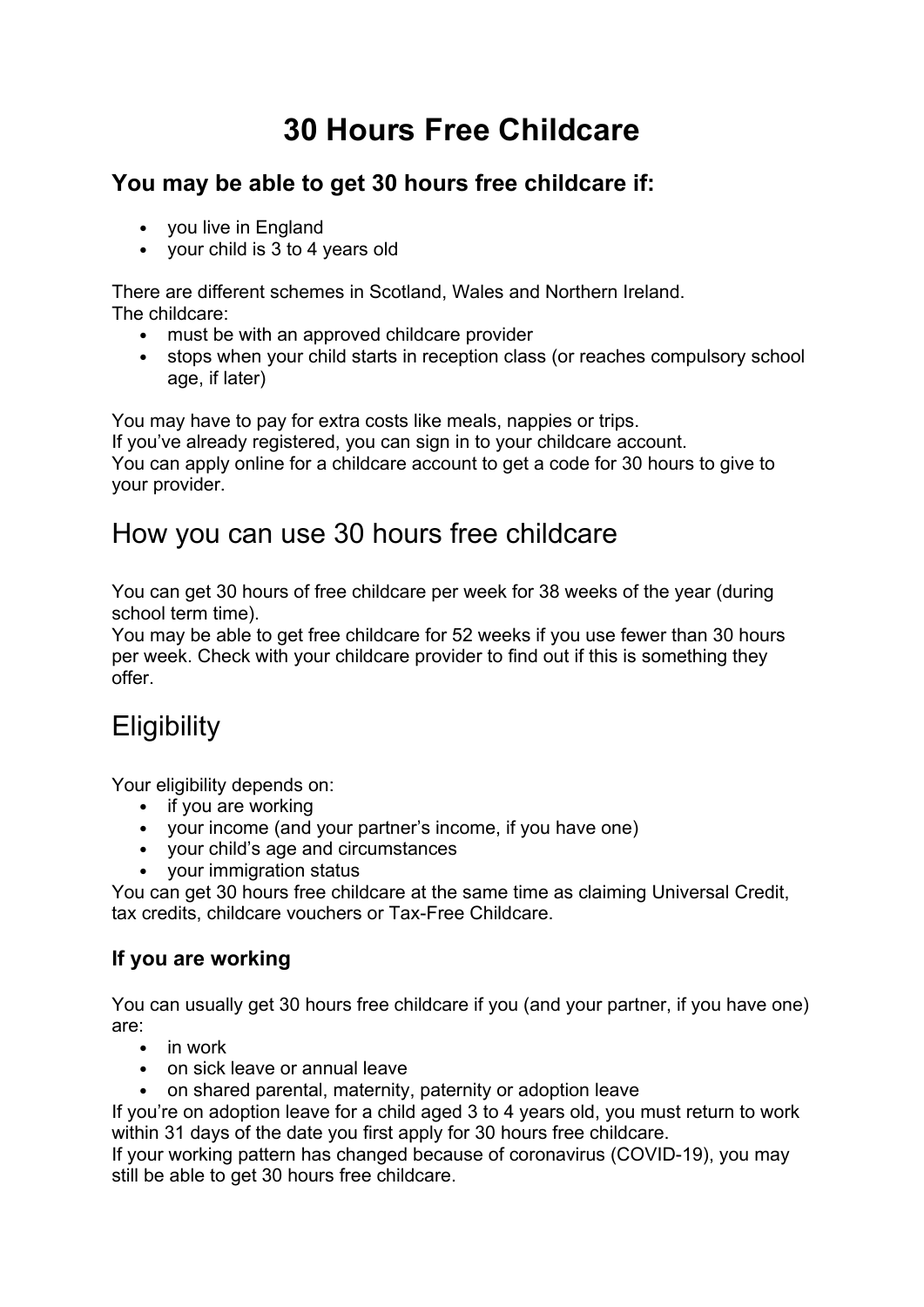#### **If you are not currently working**

You may still be eligible if your partner is working, and you get Incapacity Benefit, Severe Disablement Allowance, Carer's Allowance or contribution-based Employment and Support Allowance.

You can apply if you're starting or re-starting work within the next 31 days.

#### **Your income**

You'll need to expect to earn a certain amount over the next 3 months. This is at least the National [Minimum](https://www.gov.uk/national-minimum-wage-rates) Wage or Living Wage for 16 hours a week on average. For example, over the next 3 months you expect to earn at least £1,813.76 - the National Living Wage for people over 25.

If you have a partner, they'll need to expect to earn at least this much too.

- If you're self-employed and do not expect to make enough profit in the next 3 months, you can use an average of how much you expect to make over the current tax year.
- This earnings limit does not apply if you're self-employed and started your business less than 12 months ago.
- If you or your partner have an expected 'adjusted net income' over £100,000 in the current tax year you will not be eligible. This includes any bonuses you expect to get.
- Your adjusted net income is your total [taxable](https://www.gov.uk/guidance/adjusted-net-income) income before any personal allowances and minus things like Gift Aid.

#### **Your child**

You will not be eligible if your child does not usually live with you. If you foster your child, you cannot use the online application to get 30 hours free childcare. Speak to your social worker and your local [authority](https://www.gov.uk/find-local-council) if you want to apply.

#### **Your immigration status**

You will not be eligible if you're from [outside](https://www.gov.uk/eu-eea) the EEA and your UK residence card says you cannot access public funds.

Your partner can apply instead if they're from:

- the UK or EEA
- outside the EEA and their UK residence card says they can access public funds

### When to apply

You can apply from when your child is 2 years and 36 weeks old.